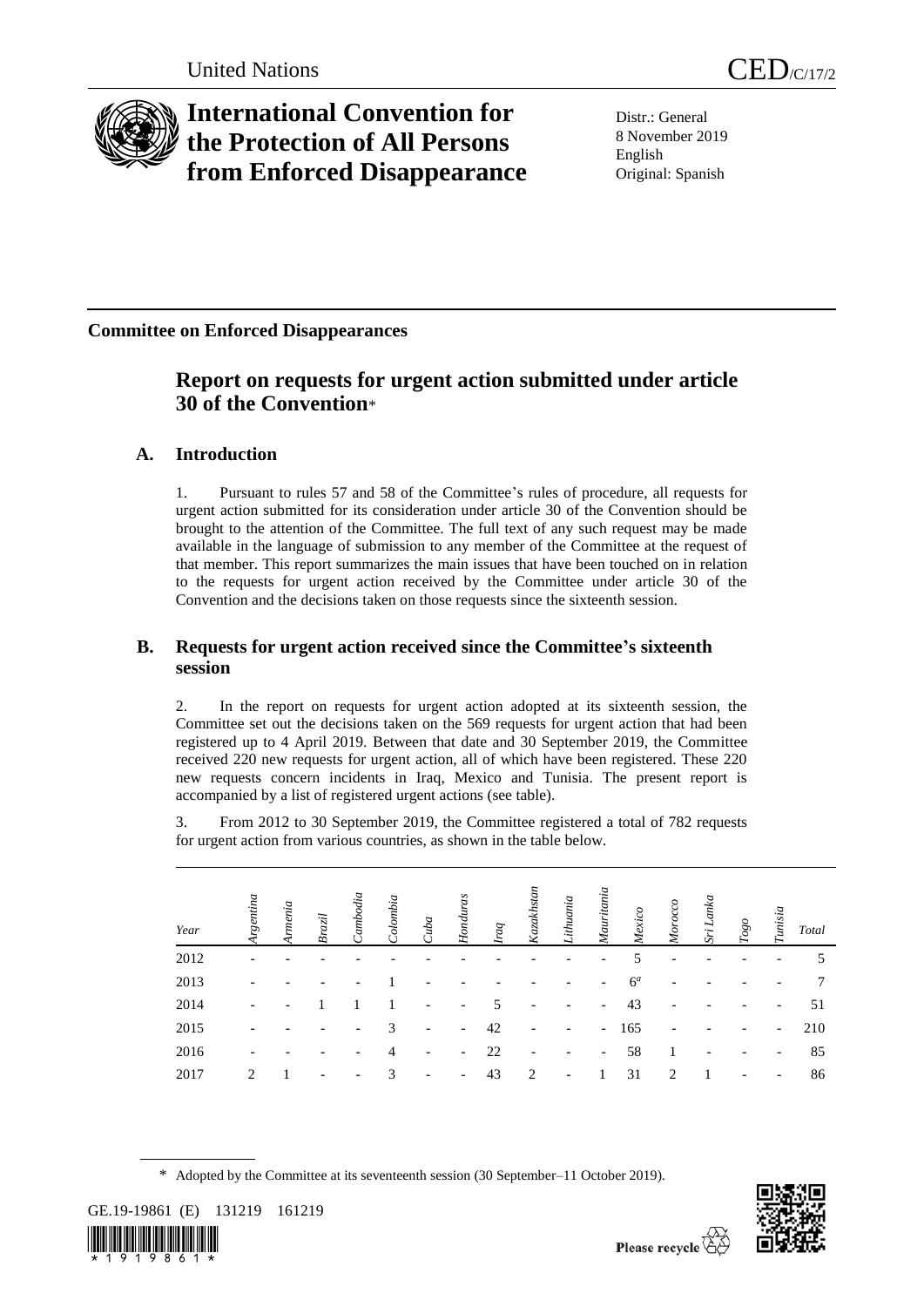| Year         | $\tilde{z}$              | lizn.                    | aml                      |    | Colombia<br>Cuba<br>Honduras                         |      | $b\overline{v}$ | khstar<br>$\zeta$ aza    | Lithuania<br>Lithuania   | Mauritan<br>Mauritan     | Mexico | Moreover                 |                          | $Togo$                   | unisia                   | Total |
|--------------|--------------------------|--------------------------|--------------------------|----|------------------------------------------------------|------|-----------------|--------------------------|--------------------------|--------------------------|--------|--------------------------|--------------------------|--------------------------|--------------------------|-------|
| 2018         |                          |                          | $\overline{\phantom{0}}$ |    |                                                      | 14   | 50              | $\overline{\phantom{a}}$ | $\overline{\phantom{a}}$ | $\overline{\phantom{a}}$ | 42     | $\overline{\phantom{a}}$ | $\overline{\phantom{a}}$ | $\mathcal{D}$            | $\overline{\phantom{a}}$ | 118   |
| $2019^b$     | $\overline{\phantom{0}}$ | $\overline{\phantom{a}}$ |                          |    | $\alpha$ , $\alpha$ , $\alpha$ , $\alpha$ , $\alpha$ |      | $-209$          |                          | $-1$                     | $\overline{\phantom{a}}$ |        | $\overline{\phantom{a}}$ | $\overline{\phantom{a}}$ | $\overline{\phantom{a}}$ |                          | 220   |
| <b>Total</b> | $\mathbf{2}$             |                          |                          | 22 | $\mathbf{1}$                                         | - 14 | 371             | $\overline{\mathbf{2}}$  | $\blacksquare$           | -1                       | 357    | 3                        | 1                        | 2                        | 1                        | 782   |

*<sup>a</sup>* Urgent action No. 9/2013 refers to two persons. It is therefore counted as two urgent actions.

*<sup>b</sup>* To 30 September 2019.

### **C. Process after registration of urgent action requests: developments since the sixteenth session (to 30 September 2019)**

4. The Committee is in constant contact with States parties through their permanent missions and with the authors of requests for urgent action through notes, letters, meetings and telephone calls.

5. The information provided in the context of the urgent action procedure confirms a number of the trends identified in the reports adopted at the eleventh to sixteenth sessions (CED/C/11/3, CED/C/12/2, CED/C/13/3, CED/C/14/2 and CED/C/15/3). Again, most of the cases with regard to which urgent action requests have been registered relate to events in Mexico and Iraq. For the period covered by this report, the Committee wishes to highlight the following trends relating to the States parties concerned.

#### **1. Developments relating to Mexico and Iraq**

#### **(a) Mexico**

6. The State party has responded to all the recently registered requests for urgent action. With regard to follow-up notes, however, the response times are becoming longer: less and less information is provided as time goes on, and the replies often show that the search and investigation processes in relation to the disappeared persons have come to a standstill.

7. The information provided by the State party continues to reflect sporadic, isolated and largely formalistic actions that do not seem to be part of a previously defined search and investigation strategy. Steps taken by family members, close contacts or representatives of the disappeared persons are still crucial to ensuring that searches and investigations move forward.

8. In the vast majority of cases, the authors of requests for urgent action are exasperated by the failure to conduct searches and investigations with due diligence. They find it regrettable that there are no on-site investigations or comprehensive analyses of the available evidence or the information they provide to the authorities responsible for searches and investigations.

9. Authors continue to make frequent allegations that those authorities are directly or indirectly involved in the events surrounding the disappearances, and that search and investigation efforts have come to a halt. In such cases, the Committee has emphasized the importance of establishing mechanisms for holding State officials in charge of searches and investigations to account, and has requested the State party to investigate allegations that such officials have hindered proceedings.

10. The Committee wishes to emphasize its concern over reports that relatives of disappeared persons have been targeted by threats and intimidation when they have pressed for the investigation of the facts surrounding the enforced disappearance of their family members. These threats take various forms, including death threats, patrols around people's homes and procedural decisions that affect the protection afforded to the persons concerned (for example, lifting a measure to protect the identity of a key witness in the investigation by transferring the case file to the Guerrero State Prosecutor's Office). In such cases, the Committee again requests the State party to take interim measures consisting of (a) the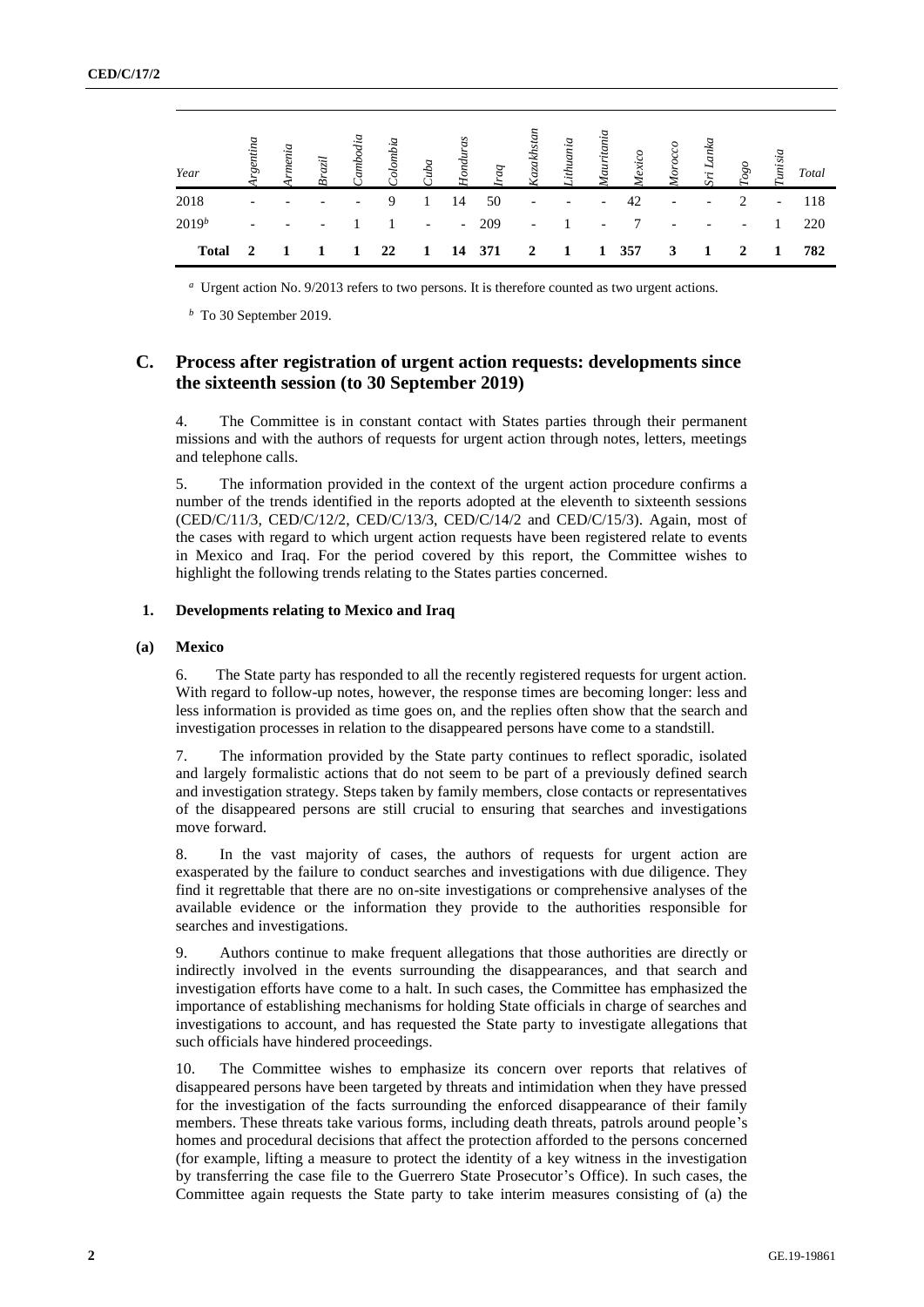measures necessary to preserving the life and safety of the persons concerned; and (b) those necessary to ensuring that a person can carry out a search for a missing family member without being subjected to violence or harassment. The Committee also requests more specific measures whenever necessary (for example, to ensure that the identity of a person is kept confidential despite the transfer of the case file).

#### **(b) Iraq**

11. The Committee is deeply concerned by the failure of Iraq, despite several reminders, to reply to the majority of the registered requests for urgent action concerning incidents that took place in its territory. Four reminders, which have gone unanswered, were sent for 53 of the registered requests for urgent action. Where replies have been received, the State party has provided no information whatsoever on any action it has taken to search for the disappeared persons or to investigate their alleged enforced disappearance. Nor have the procedures available to victims been made clear, and the information provided by the family members and other relatives of disappeared persons continues to confirm that, in general, they must endure ill-treatment at the hands of State authorities when they ask for information or support in connection with searches for disappeared persons or investigations into their alleged enforced disappearance.

12. In several of its replies, the State party also simply stresses that the alleged victims were affiliated with terrorist groups. In the reporting period, for example, the Committee registered 192 new requests for urgent action for the alleged enforced disappearance of 192 persons at the Al-Razaza checkpoint in Anbar Governorate. The Committee was informed that, on 26 October 2014, against the backdrop of the fight against Islamic State in Iraq and the Levant, many families fled Jurf al-Sakhr in Babil Governorate for safer areas through the checkpoint in question, which was then controlled by Hizbullah brigades. According to reports received by the Committee, the 192 persons were arrested while attempting to go through the checkpoint and forcibly taken by Hizbullah to an unknown location. Despite repeated complaints by family members to the State party's authorities, their whereabouts remain unknown. The Committee asked the State party to take immediate action to search for and locate the disappeared persons, look into their alleged enforced disappearance, ensure that the disappeared persons were placed under the protection of the law and take the necessary measures to identify those responsible. The State party responded by stating that all the persons referred to in these urgent actions had ties to Islamic State in Iraq and the Levant and that seven of them had been killed. This information was shared with the authors of the requests for urgent action for their comments. More generally, the Committee has been informed of, and notes with concern, several cases in which family members and other relatives of disappeared persons have been subjected to reprisals after reporting incidents to the competent authorities, and the negative impact of this situation on the possibility for persons to request the intervention of the authorities in charge of the search for disappeared persons and the investigation of their disappearance.

#### **2. Requests for urgent action related to other States parties**

13. There were too few requests for urgent action relating to other States parties for the Committee to identify any trends. Nevertheless, the Committee wishes to highlight certain elements of some of the requests received.

#### **(a) Brazil**

14. Another follow-up note was sent to the State party regarding the case of Davi Santos Fiúza (urgent action No. 61/2014). The note acknowledged receipt of the information that the file on the four-year police search and investigation into Mr. Santos Fiúza's disappearance had been sent to the Office of the Attorney General of the State of Bahia, that the police authorities had referred to the possible involvement of 17 members of the Bahia State Police (military police) and that the Attorney General was currently reviewing the case file to determine the individual liability of each of the 17 police officers and bring the perpetrators to justice. In view of the information gathered in the context of the urgent action, however, the Committee deplored the delays with which the Attorney General's Office, despite having been apprised of the results of the police investigations, investigated the case, and the failure to take further steps to search for and locate Mr. Santos Fiúza.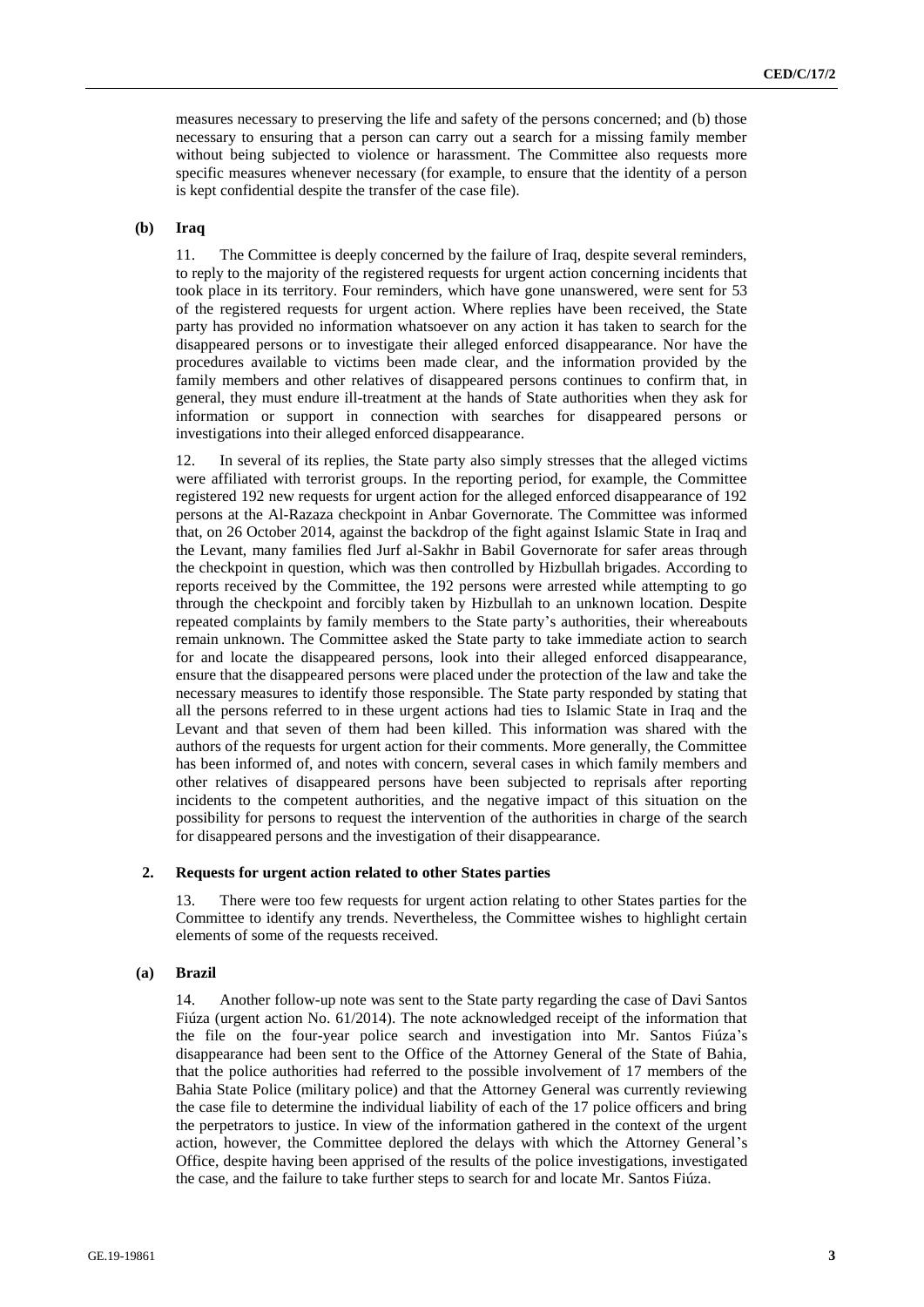#### **(b) Colombia**

15. As stated in the reports from previous sessions, the information provided by the State party on the 21 registered requests for urgent action shows that investigations and searches often come to a standstill a few months after they begin.

16. In connection with urgent actions Nos. 378/2017, 379/2017 and 380/2017, the Committee was informed that four persons had been arrested and had provided information on the location of the remains of the disappeared children. They were charged with enforced disappearance. The three children were found dead in the Cerro Norte neighbourhood of Usaquén in May 2019. This information was passed on to the authors of the relevant requests for urgent action for their comments.

#### **(c) Togo**

17. With regard to the cases of Atsou Adzi and Messan Koku Adzi (urgent actions Nos. 543/2018 and 544/2018), the State party replied on 17 July 2019 that, after investigations into the disappearances in question, its authorities had discovered that Atsou Adzi had died of health problems on 3 January 2014. That claim was reportedly confirmed by several people, including an uncle of Atsou Adzi, who organized the funeral, and the head of the community of Gapé. The Togolese authorities claim to have located Messan Koku Adzi on 29 June 2019 in Lomé, where he is apparently living. According to the authorities, he was in contact with his family in Gapé. The authorities investigated the case and concluded that two people had fabricated the story in question. The State party's observations were relayed to the authors of the requests for urgent action for their comments. The Committee will make a decision on this urgent action in the light of the response provided.

#### **(d) Tunisia**

18. The case of Mohamed Guefassa (urgent action No. 768/2019), an Algerian national who disappeared in Tunisian territorial waters on the night of 2 October 2016, when, travelling irregularly from Algeria to the Italian island of Sardinia, he was intercepted by Tunisian coastguards, was registered during the reporting period. According to the information provided to the Committee, Mr. Guefassa may be illegally detained in Tunisia on terrorism-related charges. The Committee requested the State party to immediately take all necessary measures to search for, locate and protect Mr. Guefassa. The State party had not replied to the Committee's note verbale by the date of this report. A reminder was sent.

#### **3. Innovations**

19. Since August 2019, following the adoption and publication of the guiding principles for the search for disappeared persons (CED/C/7), the Committee has included specific references to them in its follow-up notes in order to make its recommendations to States parties more precise. Whenever appropriate, the guiding principles were also annexed to the follow-up notes.

## **D. Urgent actions that have been discontinued, closed or kept open for the protection of persons for whom interim measures have been taken**

20. In accordance with the criteria adopted in plenary by the Committee at its eighth session:

(a) An urgent action is discontinued when the disappeared person has been located but is still detained. This step is taken because the person in question is particularly vulnerable to being subjected to a further enforced disappearance and placed outside the protection of the law;

(b) An urgent action is closed when the disappeared person has been found at liberty or found and released, or has been found dead, provided that his or her family members and/or the authors do not contest these facts;

An urgent action is kept open when the disappeared person has been located but the persons for whom interim measures have been granted in the context of the urgent